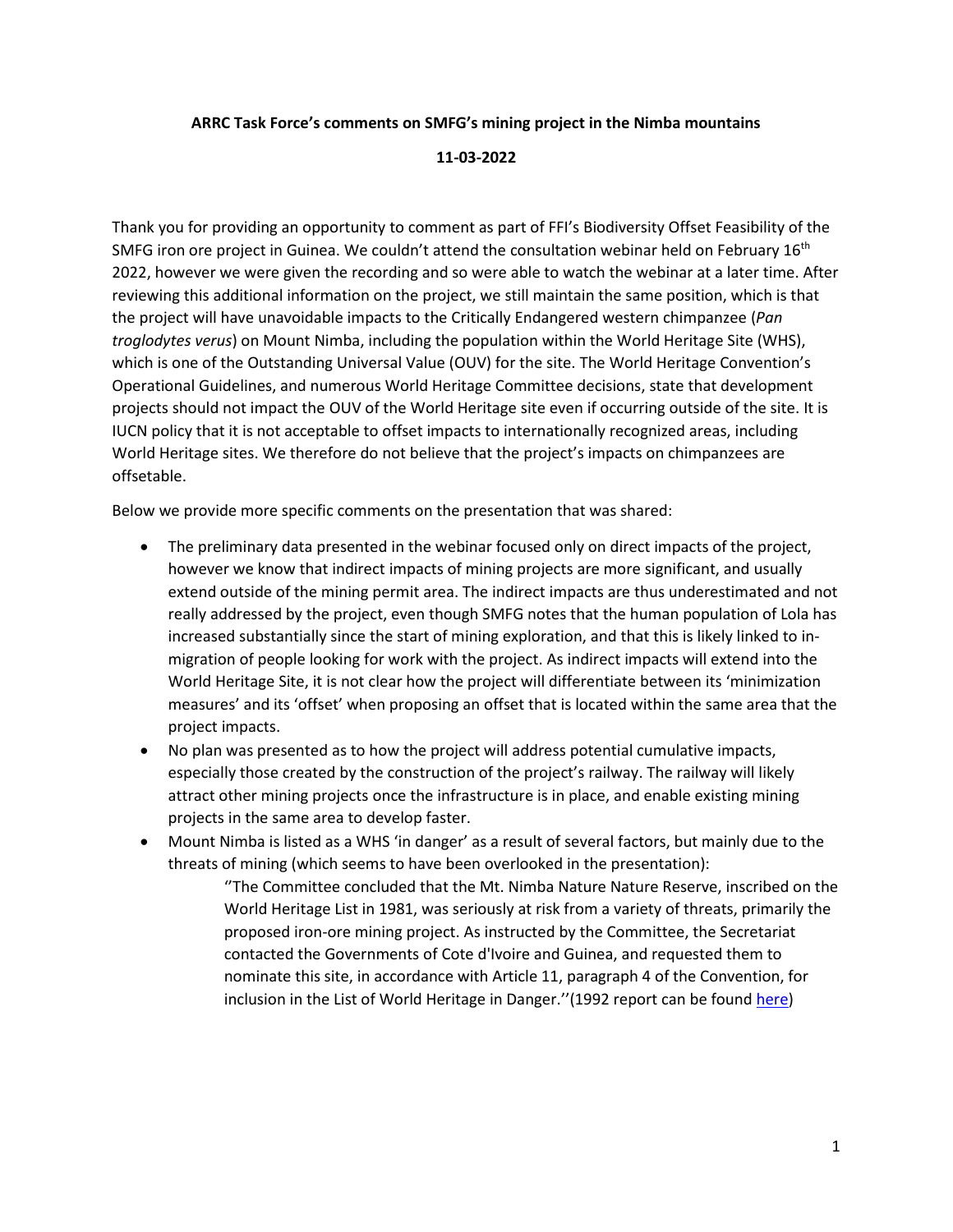- The avoidance measures proposed are not good examples of 'real' avoidance. Three options are proposed:
	- o *Building a tunnel to transport the ore*: The construction and operation of the tunnel will create impacts, mainly through noise and vibration. This is not complete avoidance, but minimization.
	- o *Mining activities limited to the upper mountain levels to avoid disturbing water course*: This is a proposed avoidance measure, but then it was mentioned that all the endemic species are located at the upper levels, therefore the validity of this avoidance measure is questionable.
	- o *Having a set-aside at Sempere*: this appears a really small and isolated area that may harbor restricted-range species, but that seem to have no value for chimpanzees. Its protection is also temporary, so not an interesting avoidance option. The exceptional biodiversity value of this area still need to be demonstrated, and at the moment this seems more to have been selected because it was a deposit of lower iron ore grade value.
- Even though SMFG stated in the webinar that they have done a vast amount of baseline surveys, we do not see evidence that they have yet collected robust chimpanzee baseline data covering areas within and adjacent to the concession (i.e. the area of impact). We understand that the project is currently collecting more survey data, but they should have had already this information at hands to plan the mitigation strategy, especially avoidance options. At this point, the data collected will not constitute a 'true' baseline, but report on the status of the chimpanzee population after many years of exploration activities. Normally before discussing offset options, this information should have been obtained to be able to assess the offset requirement. Nevertheless, we already know there are unavoidable impacts to at least one chimpanzee community that uses both the mining enclave and the WHS. As chimpanzees are an Outstanding Universal Value (OUV) of Nimba WHS, we do not consider impacts to these chimpanzees offsetable.
- The webinar did not mention that chimpanzees on Mount Nimba exhibit particular behaviors (e.g. crab hunting) specific to this area, which are probably an artefact of this unique environment. This is another reason why we do not consider this population of chimpanzees or their habitat offsetable.
- We do not think that ENNR in Liberia is an appropriate location for the project's offset for several reasons. First, this site is not located in the same country and thus this offset option would probably not be supported by the Guinean government. Second, this site is already the offset of ArcelorMittal Liberia (AML) and despite their efforts, it has failed as an offset for chimpanzees as AML has not been able to increase the chimpanzee population in that area. Chimpanzee numbers at this site are extremely low due to previous mining that took place in that area in the 70s and 80s. We would also like to note that rehabilitation efforts in this area have not worked either, and the scars of mining that took place c. 40 years ago are still visible. Like SMFG, AML is also claiming to align with IFC PS6.
- From the webinar, it is still not clear what SMFG has done to date to minimize the impacts of exploration and in-migration that has taken place in the area since the start of exploration activities.